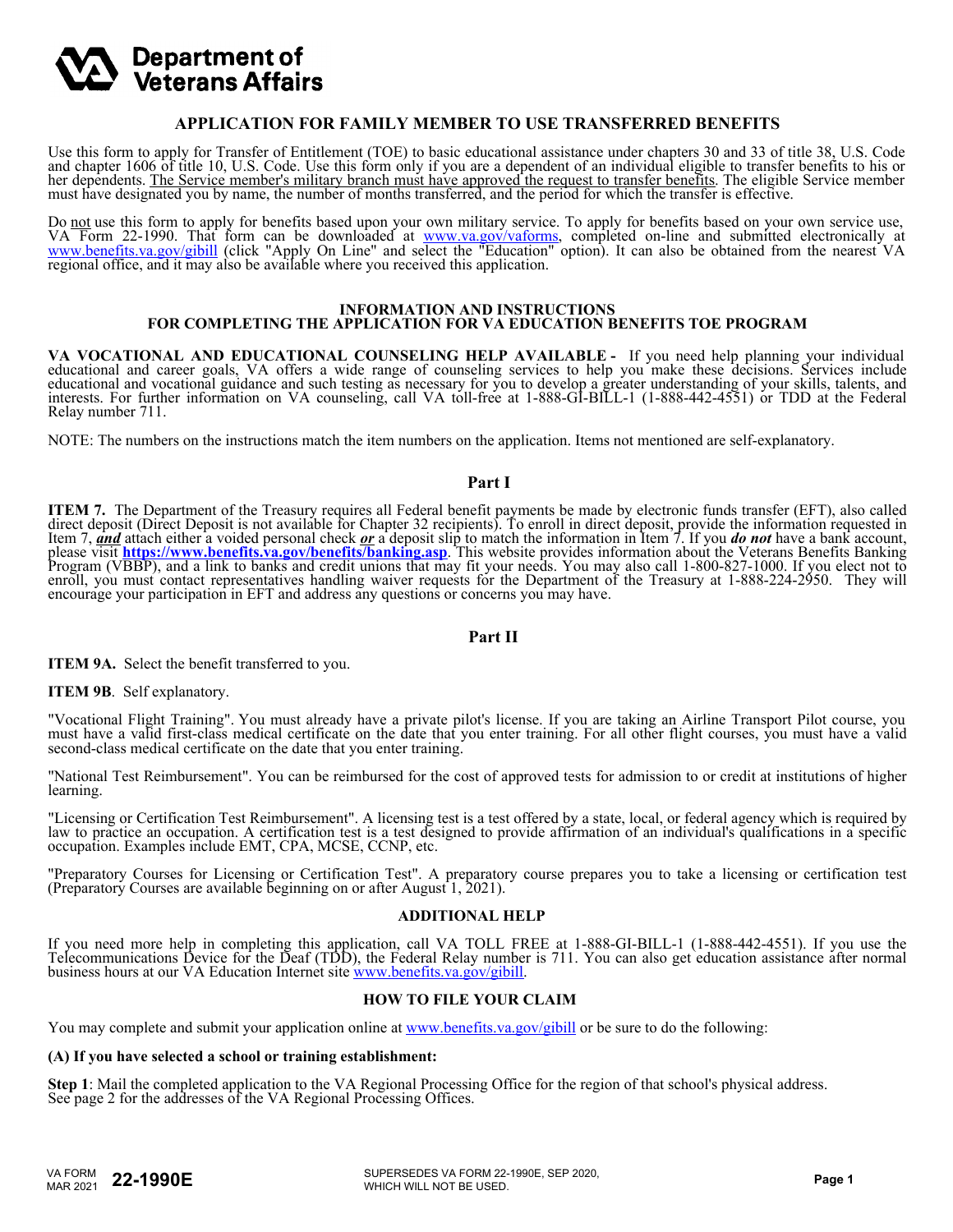# **HOW TO FILE YOUR CLAIM** *(Continued)*

**Step 2:** Tell the veterans certifying official at your school or training establishment that you have applied for education benefits. Ask him or her to submit your enrollment information using VA Form 22-1999, *Enrollment Certification*, or its electronic version.

**Step 3**: Wait for VA to process your application and notify you of its decision concerning your eligibility for education benefits.

## **(B) If you have not selected a school or training establishment:**

**Step 1:** Mail the completed application to the VA Regional Processing Office for the region of your home address. See this page for addresses of the VA Regional Processing Offices.

**Step 2**: Wait for VA to process your application and notify you of its decision concerning your eligibility for education benefits.

| <b>Eastern Region:</b><br><b>VA Regional Office</b><br>P. O. Box $4616$<br>Buffalo, NY 14240-4616 |                 |                   |           |           |                    |                |                             |           |           |  |
|---------------------------------------------------------------------------------------------------|-----------------|-------------------|-----------|-----------|--------------------|----------------|-----------------------------|-----------|-----------|--|
| <b>SERVES THE FOLLOWING STATES</b>                                                                |                 |                   |           |           |                    |                |                             |           |           |  |
| CO                                                                                                | <b>CT</b>       | DC                | DE        | IA        | IL                 | IN             | <b>KS</b>                   | KY        | <b>MA</b> |  |
| MD                                                                                                | ME              | MI                | <b>MN</b> | <b>MO</b> | MT                 | N <sub>C</sub> | <b>ND</b>                   | <b>NE</b> | <b>NH</b> |  |
| NJ                                                                                                | <b>NY</b>       | <b>OH</b>         | PA        | RI        | <b>SD</b>          | TN             | <b>VA</b>                   | VT        | WI        |  |
| WV                                                                                                | WY <sup>-</sup> | <b>APO/FPO AA</b> |           |           | Foreign<br>Schools |                | <b>US Virgin</b><br>Islands |           |           |  |

| <b>Western Region:</b><br><b>VA Regional Office</b><br>P. O. Box 8888<br>Muskogee, OK 74402-8888 |           |           |      |           |           |             |           |    |           |
|--------------------------------------------------------------------------------------------------|-----------|-----------|------|-----------|-----------|-------------|-----------|----|-----------|
| <b>SERVES THE FOLLOWING STATES</b>                                                               |           |           |      |           |           |             |           |    |           |
| AK                                                                                               | AL        | <b>AR</b> | AZ   | <b>CA</b> | <b>FL</b> | <b>GA</b>   | H I       | ID | LA        |
| <b>MS</b>                                                                                        | <b>NM</b> | <b>NV</b> | OK.  | <b>OR</b> | <b>PR</b> | <b>SC</b>   | <b>TX</b> | UT | <b>WA</b> |
| <b>APO/FPO AP</b>                                                                                |           |           | Guam |           |           | Philippines |           |    |           |

Privacy Act Notice: The VA will not disclose information collected on this form to any source other than what has been authorized under the Privacy Act of 1974 or title 38, Code of Federal Regulations, section 1.576 for routine uses (e.g., VA sends educational forms or letters with a veteran's identifying information to the veteran's school or training establishment to (1) assist the veteran in the completion of claims forms or (2) for the VA to obtain further information as may be necessary from the school for the VA to properly process the veteran's education claim or to monitor his or her progress during training) as identified in the VA system of records, 58VA21/22/28, Compensation, Pension, Education and Vocational Rehabilitation and Employment Records - VA, published in the Federal Register. Your response is required to obtain or retain education benefits. Giving us your SSN account information is voluntary. Refusal to provide your SSN by itself will not result in the denial of benefits. The VA will not deny an individual benefits for refusing to provide his or her SSN unless the disclosure of the SSN is required by a Federal Statute of law enacted before January 1, 1975, and still in effect. The requested information is considered relevant and necessary to determine the maximum benefits under the law. While you do not have to respond, VA cannot process your claim for education assistance unless the information is furnished as required by existing law (38 U.S.C. 3471). The responses you submit are considered confidential (38 U.S.C. 5701). Any information provided by applicants, recipients, and others may be subject to verification through computer matching programs with other agencies.

**Respondent Burden**: We need this information to determine your eligibility for education benefits (38 U.S.C. 3471). Title 38, United States Code, allows us to ask for this information. We estimate that you will need an average of 15 minutes to review the instructions, find the information, and complete this form. VA cannot conduct or sponsor a collection of information unless a valid OMB control number is displayed. You are not required to respond to a collection of information if this number is not displayed. Valid OMB control numbers can be located on the OMB Internet Page at **http://www.reginfo.gov/public/do/PRAMain**. If desired, you can call 1-800-827-1000 to get information on where to send comments or suggestions about this form.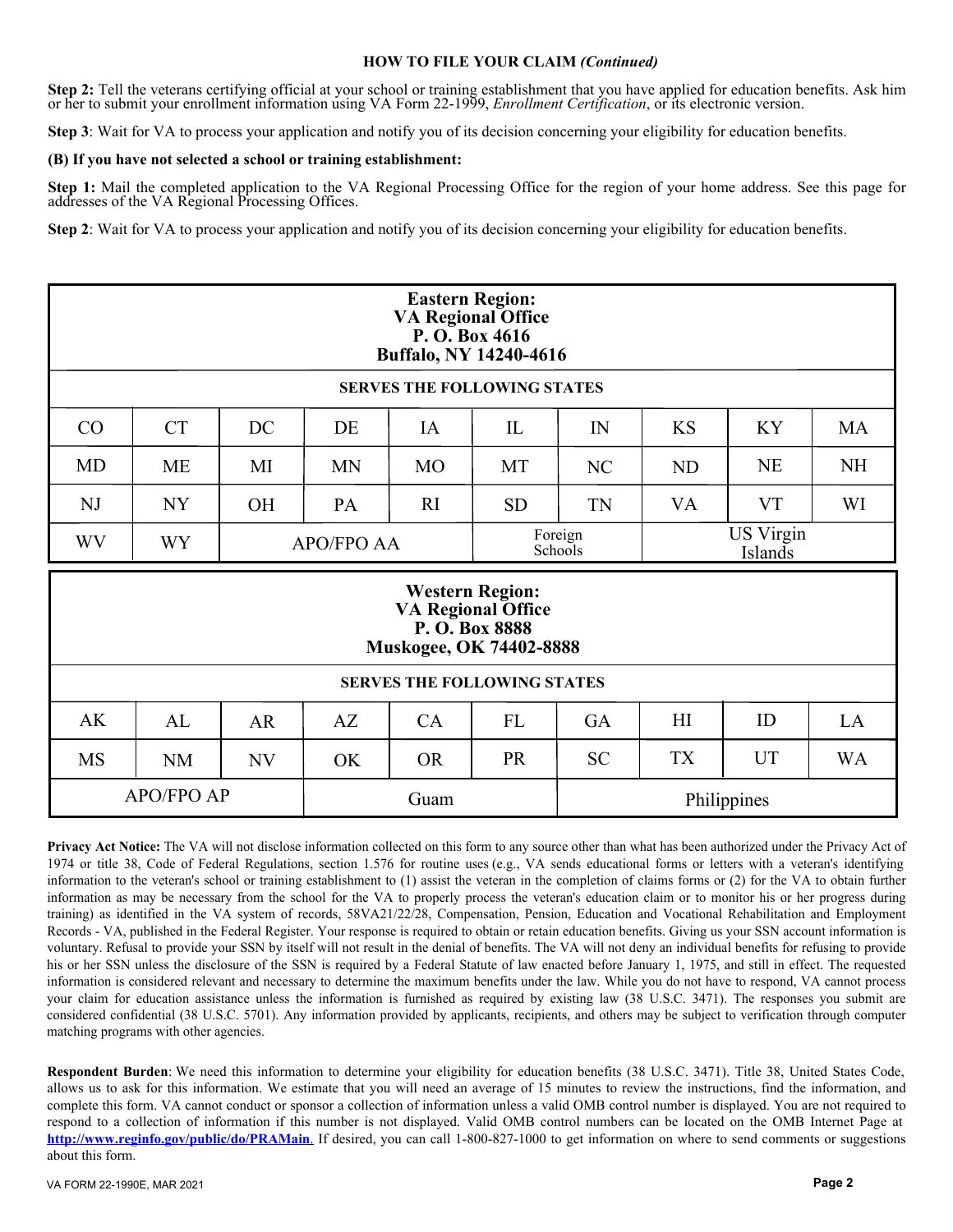| 8B. DID YOU RECEIVE A HIGH SCHOOL DIPLOMA OR HIGH SCHOOL EQUIVALENCY CERTIFICATE? |
|-----------------------------------------------------------------------------------|
|                                                                                   |
|                                                                                   |
| 9B. TYPE OF EDUCATION OR TRAINING (See instructions for additional information)   |
|                                                                                   |
|                                                                                   |
|                                                                                   |
|                                                                                   |
|                                                                                   |
|                                                                                   |
|                                                                                   |
|                                                                                   |
|                                                                                   |
|                                                                                   |
|                                                                                   |
|                                                                                   |
|                                                                                   |
|                                                                                   |